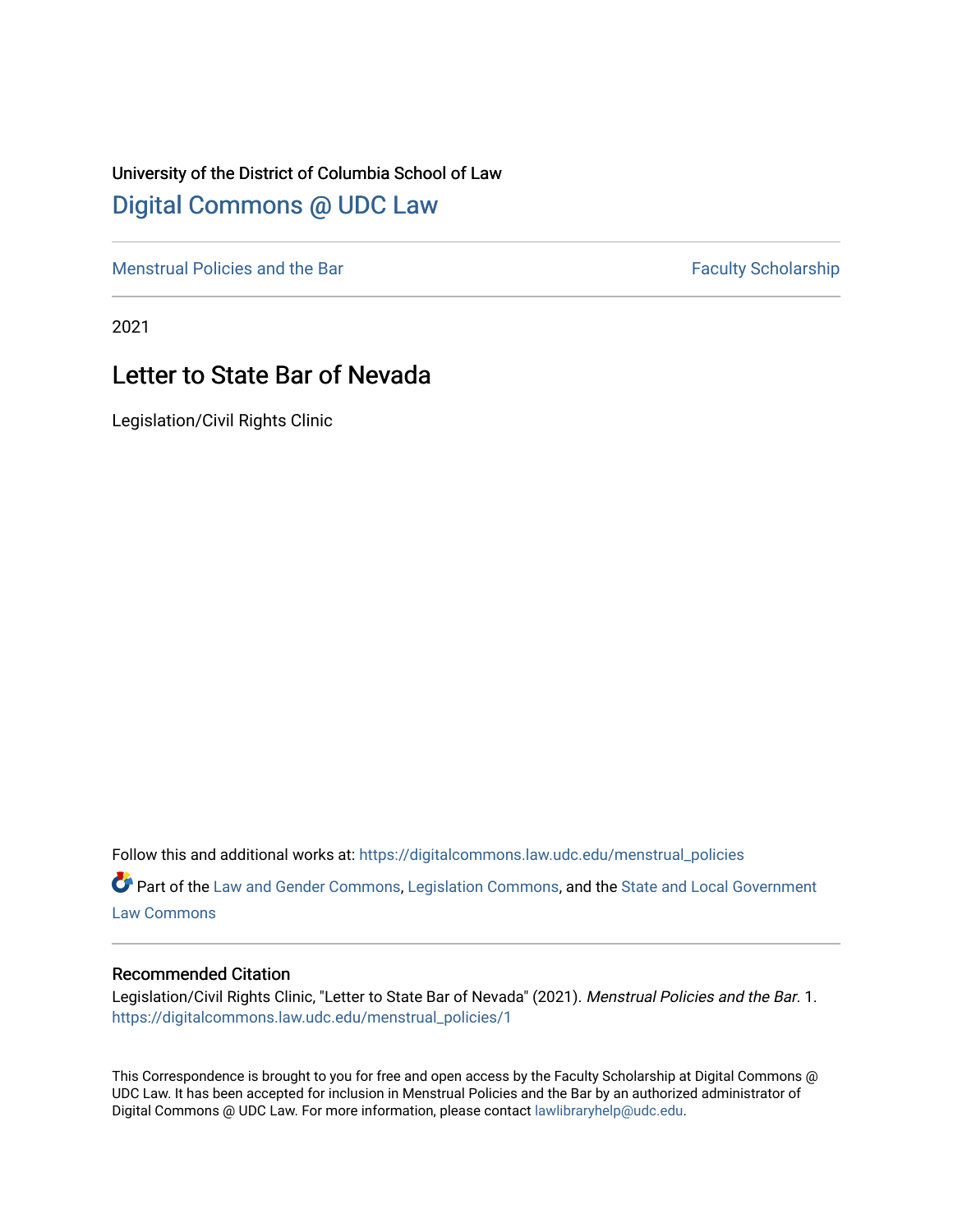Legislation/Civil Rights Clinic

November 16, 2021

Dean Gould Director of Admissions State Bar of Nevada 3100 W. Charleston Blvd. Suite 100 Las Vegas, NV 89102 *Sent via first-class mail and electronic mail to deang@nvbar.org*

NIVERSITY OF THE DISTRICT OF COLUMBIA

### Re: Addressing Menstruation in Bar Examination Policies and Procedures

Dear Mr. Gould and Admissions:

We write to urge the State Bar of Nevada to adopt the enclosed Menstruation and the Bar Exam Policy and Operating Provisions, created by our client, Menstrual Policies and the Bar ("MP and the Bar"). Founded in 2020 by law professors Elizabeth B. Cooper (Fordham Law School), Margaret E. Johnson (University of Baltimore School of Law), and Marcy L. Karin (UDC Law), MP and the Bar's mission is to remove menstruation-related barriers to entering the legal profession, including during the bar exam. MP and the Bar is available as a resource and for technical assistance as you consider the enclosed Model Policy.

We hope to work with you to best address test takers' concerns about menstruation-related barriers to the bar exam. We understand that you are similarly concerned about any possible sex discriminatory barriers that may exist in the administration of the bar exam and invite you to join us for *Addressing Menstruation in Bar Exam Policies* on December 3, 2021 at 12:00 P.M. EST.[1](#page-1-0) This dialogue will cover cited concerns about the experience of menstruating test takers during the bar exam, existing policies related to menstruation (including some recent changes), law examiners' concerns about maintaining exam security and integrity, and MP and the Bar's Model Policy. We also want to hear from you to learn about any concerns, questions, and potential policy modifications to adequately address menstruation and the bar exam.

By way of background, MP and the Bar has conducted extensive research, surveys, and analysis on existing bar exam policies regarding menstruation.<sup>[2](#page-1-1)</sup> Currently, these policies fail to adequately recognize that examinees may menstruate and, consequently, may cause examinees' harm related to: (1) privacy and respect; (2) fairness and non-discrimination; (3) health; (4) denying accommodations; and (5) lack of policy transparency.[3](#page-1-2) For example, some jurisdictions prevent personal menstrual products from being brought into the exam, declare that products may be brought only in a clear bag, or require menstruating examinees to surrender their products and go through a check out process to access them.

#### Practice Law. Promote Justice. Change Lives.

<span id="page-1-0"></span><sup>&</sup>lt;sup>1</sup> RSVP for the dialogue at [https://bit.ly/MPandTheBar-Dialogue.](https://bit.ly/MPandTheBar-Dialogue)

<span id="page-1-2"></span><span id="page-1-1"></span><sup>2</sup> *See* Marcy L. Karin, Elizabeth B. Cooper & Margaret E. Johnson, *Menstrual Dignity and the Bar Exam*, 55 UC DAVIS L. REV. 1 (forthcoming 2021), available at [https://papers.ssrn.com/sol3/papers.cfm?abstract\\_id=3790439.](https://papers.ssrn.com/sol3/papers.cfm?abstract_id=3790439) <sup>3</sup> *Id.* at 7.